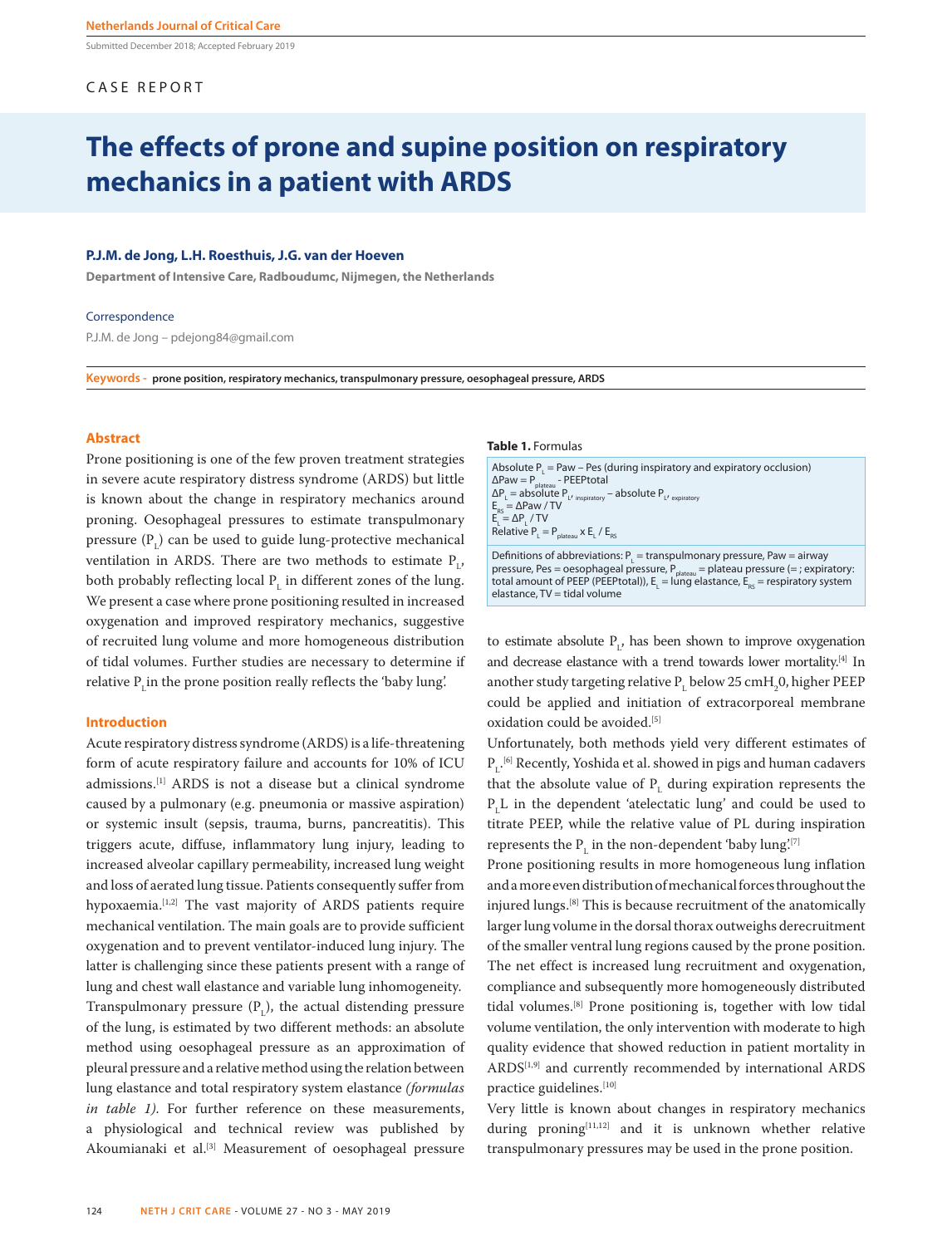#### Effects of position on respiratory mechanics in ARDS

## **Case history**

A 63-year-old male, height 1.73 m, was seen at the emergency department in another hospital with two weeks of progressive dyspnoea, fever and muscle aches. His previous medical history was notable for angina without significant coronary artery disease. His chest radiograph showed bilateral opacities *(figure 1)* and he was severely hypoxaemic. With a differential diagnosis of pneumonia he was admitted to the ICU and subsequently intubated for respiratory failure. Empiric treatment with cefuroxime and ciprofloxacin was initiated. In the following days oxygenation worsened for which the patient was placed in a prone position and he was accepted for referral to our university hospital. All microbiology cultures remained negative.

New microbiological cultures were obtained through bronchoalveolar lavage (BAL) and computed tomography of the thorax was performed which showed increased lung densities and bilateral consolidations *(figure 2)*. To further guide lungprotective mechanical ventilation, transpulmonary pressures were measured several times on the following days: day 2, day 7 immediately after turning into the supine position for the first time because  $PaO<sub>2</sub>/FiO<sub>2</sub>$  ratio had increased from 100-200 to 200-300, and after reproning because of worsened oxygenation, negative end-expiratory  $P<sub>L</sub>$  and high end-inspiratory relative PL *(table 2)*. Tidal volumes were 340 ml to maintain plateau pressures under 30 cmH<sub>2</sub>O or inspiratory  $P<sub>L</sub>$  under 25 cmH<sub>2</sub>O. Tidal volumes and respiratory rates were kept unchanged throughout this period. While respiratory mechanics on day 2 are included in this table for completeness, the focus is on the measurements on day 7, when the patient was moved from prone to supine and back again. Prone position resulted in improved oxygenation, lung elastance and end-expiratory  $P_{L'}$ but an increase in absolute  $P_{L}$ . Lastly, as suggested by Talmor et al., $^{[4]}$  PEEP was reduced from 15 to 13 cm $\rm H_2O$  after an endexpiratory  $P_{L}$  of 2.8, after which the last measurements were done.



**Figure 1:** Chest radiograph



**Figure 2:** CT thorax in prone position

BAL cultures remained negative, and a lung biopsy was performed, which showed a typical histology of non-specific interstitial pneumonia and small arterial thrombi for which prednisone and anticoagulation were initiated. Over the

| <b>Table 2.</b> Respiratory mechanics in the presented patient |  |  |  |
|----------------------------------------------------------------|--|--|--|
|----------------------------------------------------------------|--|--|--|

|                                    | Day 2<br><b>Prone</b> | Day 7<br><b>Supine</b> | Day 7<br>Prone | Day 7<br>Prone |
|------------------------------------|-----------------------|------------------------|----------------|----------------|
| Ventilator setting                 |                       |                        |                |                |
| Respiratory rate                   | 28                    | 28                     | 28             | 28             |
| <b>Tidal volume</b>                | 340                   | 340                    | 340            | 340            |
| PEEP (cmH <sub>2</sub> 0)          | 15                    | 15                     | 15             | 13             |
| FiO, (%)                           | 45                    | 55                     | 40             | 40             |
|                                    |                       |                        |                |                |
| PaO <sub>2</sub> (mmHg)            | 68                    |                        |                |                |
| SpO <sub>2</sub>                   | 95-97                 | 93                     | 94             | 94             |
| Pressures in cmH <sub>2</sub> O    |                       |                        |                |                |
| Paw end-expiratory occlusion       | 16                    | 16,1                   | 15,7           | 13,5           |
| Pes end-expiratory occlusion       | 10,013,5              | 19,8                   | 12,9           | 11,8           |
| Paw end-inspiratory occlusion      | 30,6                  | 31,3                   | 30,3           | 27,6           |
| Pes end-inspiratory occlusion      | 17,3                  | 21,8                   | 26,216,2       | 15,1           |
| P <sub>1</sub> , end-expiratory    | 2,5                   | $-3,7$                 | 2,8            | 1,7            |
| P., end-inspiratory absolute       | 13,3                  | 9,5                    | 14,1           | 12,5           |
| P., end-inspiratory relativ        | 22,7                  | 27,2                   | 23,5           | 21,0           |
| Elastances in cmH <sub>2</sub> O/L |                       |                        |                |                |
| $E_{RS}$                           | 38,3                  | 44,6                   | 42,9           | 41,5           |
| $E_{\text{cw}}$                    | 9,9                   | 5,9                    | 9,7            | 9,8            |
| E,                                 | 28,4                  | 38,8                   | 33,2           | 31,5           |

Definitions of abbreviations: Paw = airway pressure, Pes = oesophageal pressure,  $P_{L}$  = transpulmonary pressure,  $E_{RS}$  = respiratory system elastance,  $E_{\text{cw}}$  = chest wall elastance,  $E_{\text{L}}$  = lung elastance